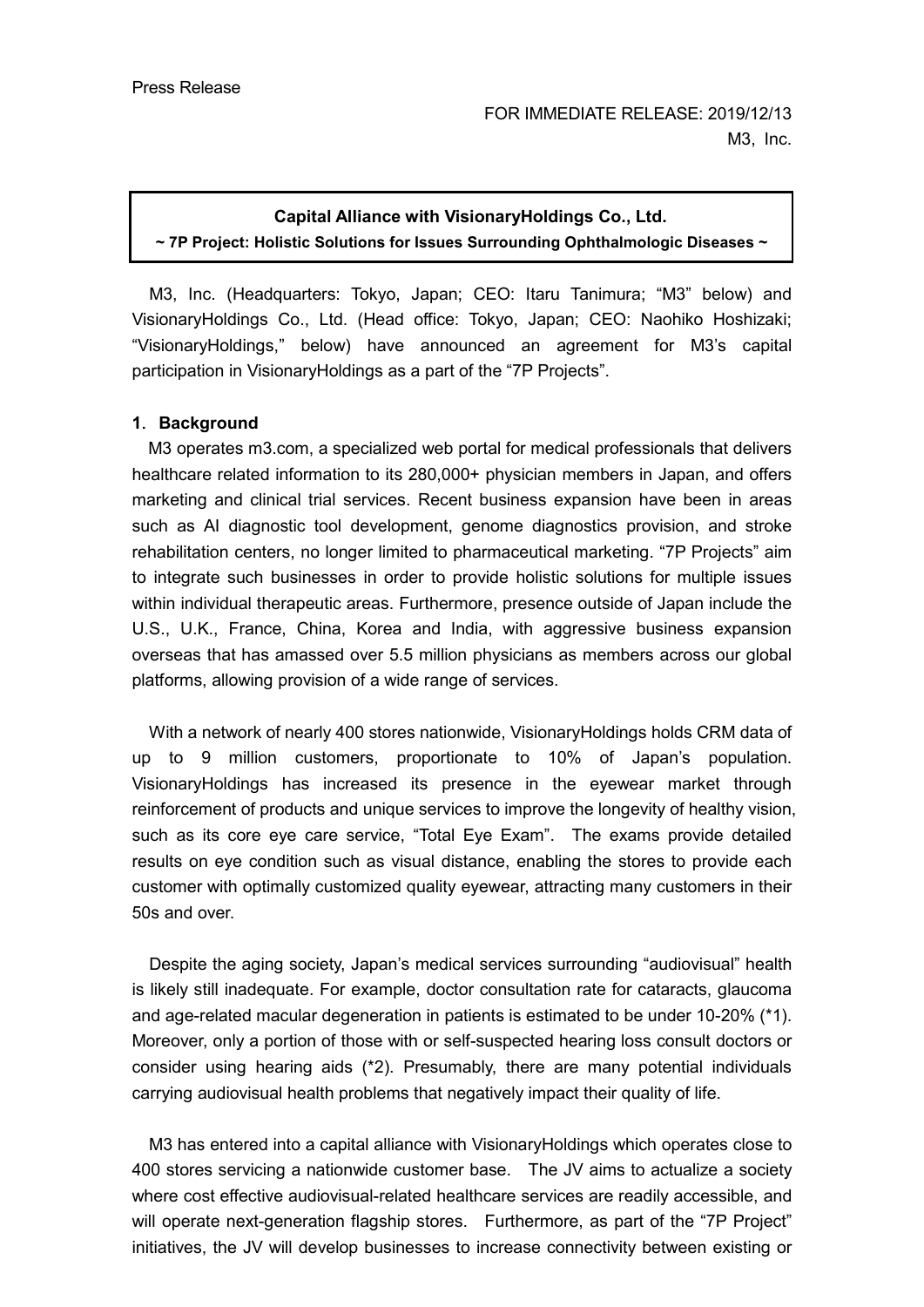potential audiovisual patients, and the appropriate medical and healthcare services, through combination of customer bases, network, and services of both companies. Going forward, the JV aims to expand its expertise to other VisionaryHoldings stores across Japan.

\*1 Cataracts, glaucoma and age-related macular degeneration patients who do not consult doctors are estimated to be 4 million, over 35 million and 600 thousand, respectively.

\*2 Out of those with or self-suspected hearing loss, only 36% have consulted an otolaryngologist, and 30% have consulted their primary care doctor. (Institute of Japan Hearing Aid Manufacturers Association, JapanTrak2018 Survey Report)

**Business Potential of Capital Alliance** 

# **2. Expected Synergies**

#### **M3, Inc.** VisionaryHoldings 280,000 physician members Nearly 400 shops and over 9 million client CRM data network across medical sites **FIRRQARA Real Touchpoints** 1 Q Q Q Q Q Q **Connecting** 見見 **Consumers to Medical Services** Firrarra ■ Eye care services M3 group services Direct and corporate services ■ Genome diagnostics ■ Wearable device business Disease awareness Physician recommendation ■ Subscription services for Early detection of disease QOL service children. etc. issues Clinical trial recruitment, etc. Coordination with medical sites Consultation rate improvement Early treatment induction

A society that provides timely and appropriate healthcare services

(1) Provision of eye care products and services to M3's service users

Through the establishment of the JV, M3 will integrate VisionaryHoldings' core audiovisual as well as its high-value-add healthcare services such as health checks, personal care and direct sales, with M3's B-to-C solutions such as disease awareness initiatives, online health consultation services (AskDoctors, LINE Healthcare), and corporate health management support services (M3PSP). This will enable provision of products and services to previously difficult to reach individuals and corporates.

(2) Acquiring touchpoints to general consumers

The JV will utilize VisionaryHoldings stores as physical touchpoints to the general consumer, promoting consumer facing services and products such as genome diagnostics, Stroke Rehabilitation Center, and medical and healthcare devices provided by M3 Group. Simultaneously, through coordination with the 280,000 doctor members